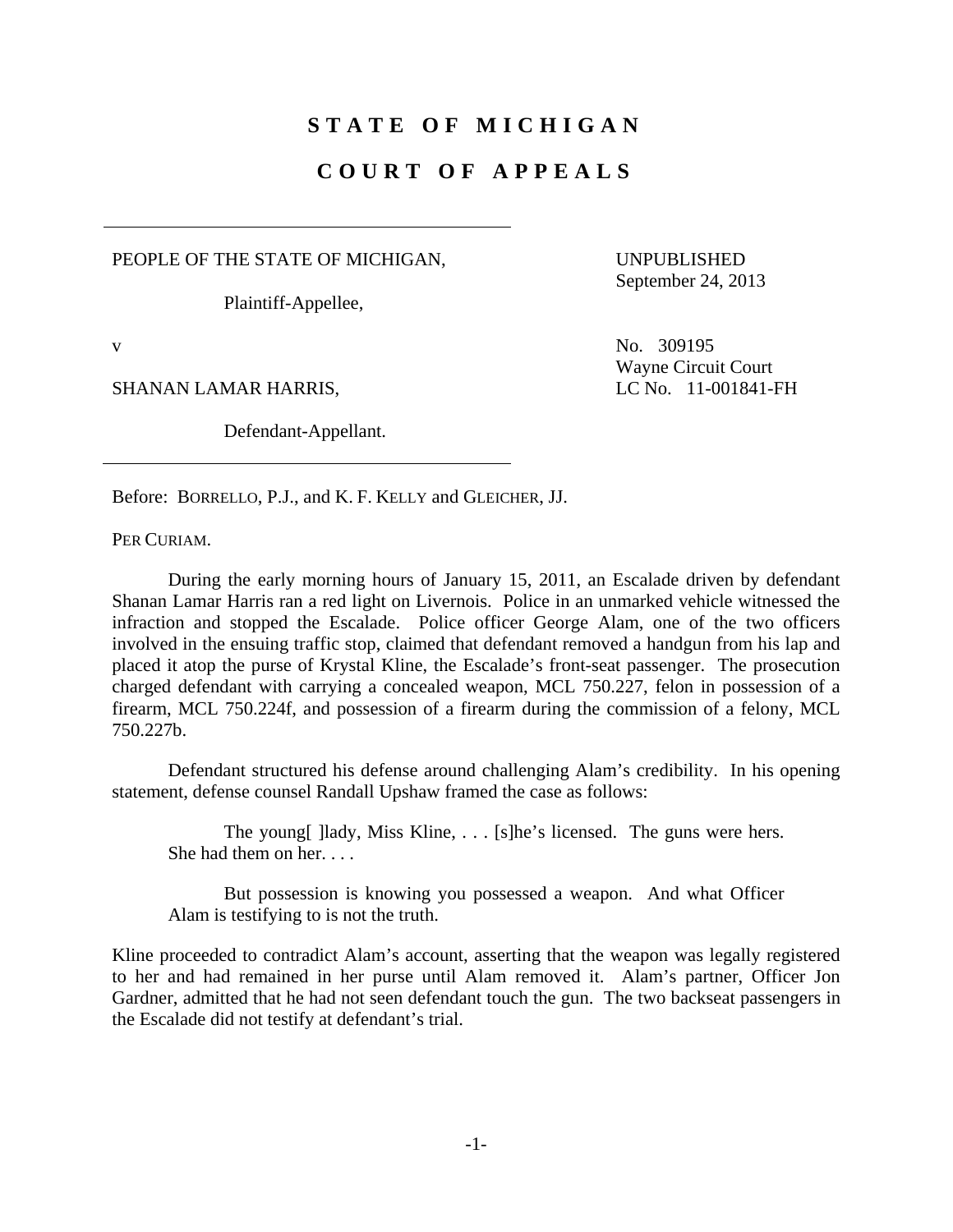The jury convicted defendant as charged. Defendant contends that his trial counsel performed ineffectively by failing to call as witnesses the two backseat passengers, who testified at a *Ginther<sup>1</sup>* hearing that defendant did not touch a weapon during this incident. The trial court ruled that counsel's failure to produce the backseat passengers did not prejudice defendant. We conclude that defense counsel performed ineffectively by failing to present the testimony of one of the backseat passengers, and that but for this error, it is reasonably likely that defendant would have been acquitted. We therefore reverse the circuit court's denial of defendant's motion for a new trial and remand for further proceedings.<sup>2</sup>

#### I. THE TRIAL EVIDENCE

 The prosecution called only two witnesses at trial: Officers Alam and Gardner. Alam recounted that when defendant's Escalade failed to stop at the red light, he maneuvered his semimarked police car along the passenger side of the Escalade and motioned for the passenger to lower the window. Defendant exclaimed: "'oh, man, I thought you were the guys from the club that were chasing me.'" According to Alam, defendant appeared "extremely nervous and started rambling" while "looking down on his lap like there's something there." When Alam inquired whether there were any weapons in the vehicle, defendant "looked down at his lap and then he looked up and said, 'huh?'" Alam repeated the question. Defendant stated, "'I do. But it's not mine, it's hers,'" gesturing to Kline.

 "The minute he said yes," Alam recalled, "I opened the scout car and stood up and start[ed] approaching his car on the . . . passenger side." At the same moment, defendant grabbed something with his right hand from "his waist, side . . . his like seat area." As Alam continued to approach the Escalade he saw defendant's "hand placing the gun on the top of the female['s] purse," which lay between her left leg and the center console.

 Alam recounted that he reached through the open window, grabbed the gun, and advised Gardner that there was a weapon in the car. Defendant then announced that Kline had "a CCW," meaning a permit to carry a concealed weapon. Alam maintained that as Gardner removed defendant from the vehicle defendant began screaming, "'hey baby, tell them it's your gun.'" Alam asked Kline if she had any guns and she replied, "I have a gun." Alam seized Kline's purse and found a second, smaller handgun inside. Alam insisted that Kline never claimed ownership of the larger weapon.

 Once outside the vehicle, Kline provided Alam with her permit to carry a concealed weapon. However, a LEIN check reported the permit as invalid. The police then arrested both defendant and Kline. Later investigation revealed that Kline had legally registered both weapons and possessed a valid permit to carry them.

 $\overline{a}$ 

<sup>1</sup> *People v Ginther*, 390 Mich 436; 212 NW2d 922 (1973).

 $2$  Our resolution of this issue renders moot defendant's challenges that this conviction was based on insufficient evidence and was against the great weight of the evidence.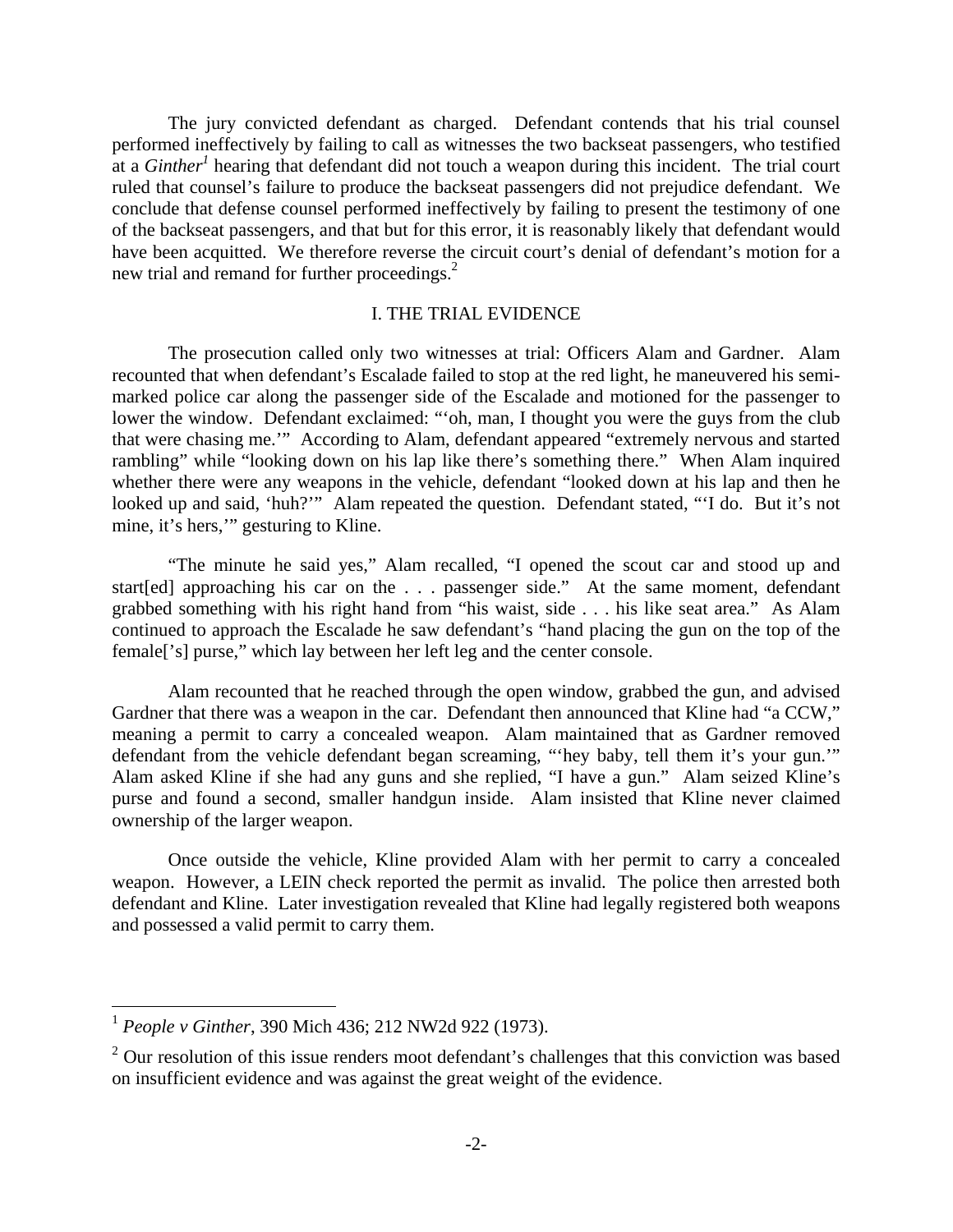Gardner recalled that defendant apologized for running the red light and claimed that "he was being followed by somebody." When Alam asked if there were any weapons in the car, defendant "stated at first, he said, no. And then, he was asked again, and he said, yes, but it's hers." Gardner stated that he walked around the back of the Escalade to the driver's side and removed defendant from the vehicle. At that point Gardner heard defendant beseeching Kline: "'tell him it's your gun."<sup>3</sup> On cross-examination, Gardner admitted that Alam had not alerted him that defendant had a gun. Gardner never saw defendant touch a weapon and did not see Alam remove the larger gun from the vehicle. Gardner initially claimed that he could not "recall" whether anyone asserted ownership of the larger gun, but upon being reminded of his preliminary examination testimony, indicated that Kline represented that both guns were hers.

 Alam and Gardner testified that while the events unfolded they became aware that two passengers sat in the Escalade's back seat. After placing defendant and Kline under arrest, the officers instructed the backseat passengers to leave the scene, and they obeyed. The officers did not take statements from those witnesses.

 Defendant called Kline as his first witness. Kline testified that she had a valid license to carry a concealed pistol and had registered both weapons. When the police stopped the Escalade, she recounted, both guns were inside her purse. Kline denied that defendant had touched either weapon and insisted that she informed the officers that she owned both guns. Kline described the initial conversation with the officers as follows:

*Q.* Did there subsequently become [sic] a conversation about a gun?

*A.* Yes, subsequently.

*Q.* Did you hear [defendant's] response when he was asked whether there was a gun in the vehicle?

*A.* Yes. He said, no.

*THE PROSECUTOR.* Objection, Your Honor, as to hearsay.

*THE COURT.* Yes, that's hearsay.

*MR. UPSHAW.* Okay.

1

*Q.* (By Mr. Upshaw continuing): When Officer Alam said – after you heard Officer Alam state whether there was a gun in the car, did you say anything?

 $3$  On cross-examination, Gardner was impeached with his preliminary examination testimony, in which he averred that before Alam exited the patrol car and approached the Escalade, defendant stated that there was a gun in the vehicle and it was not his.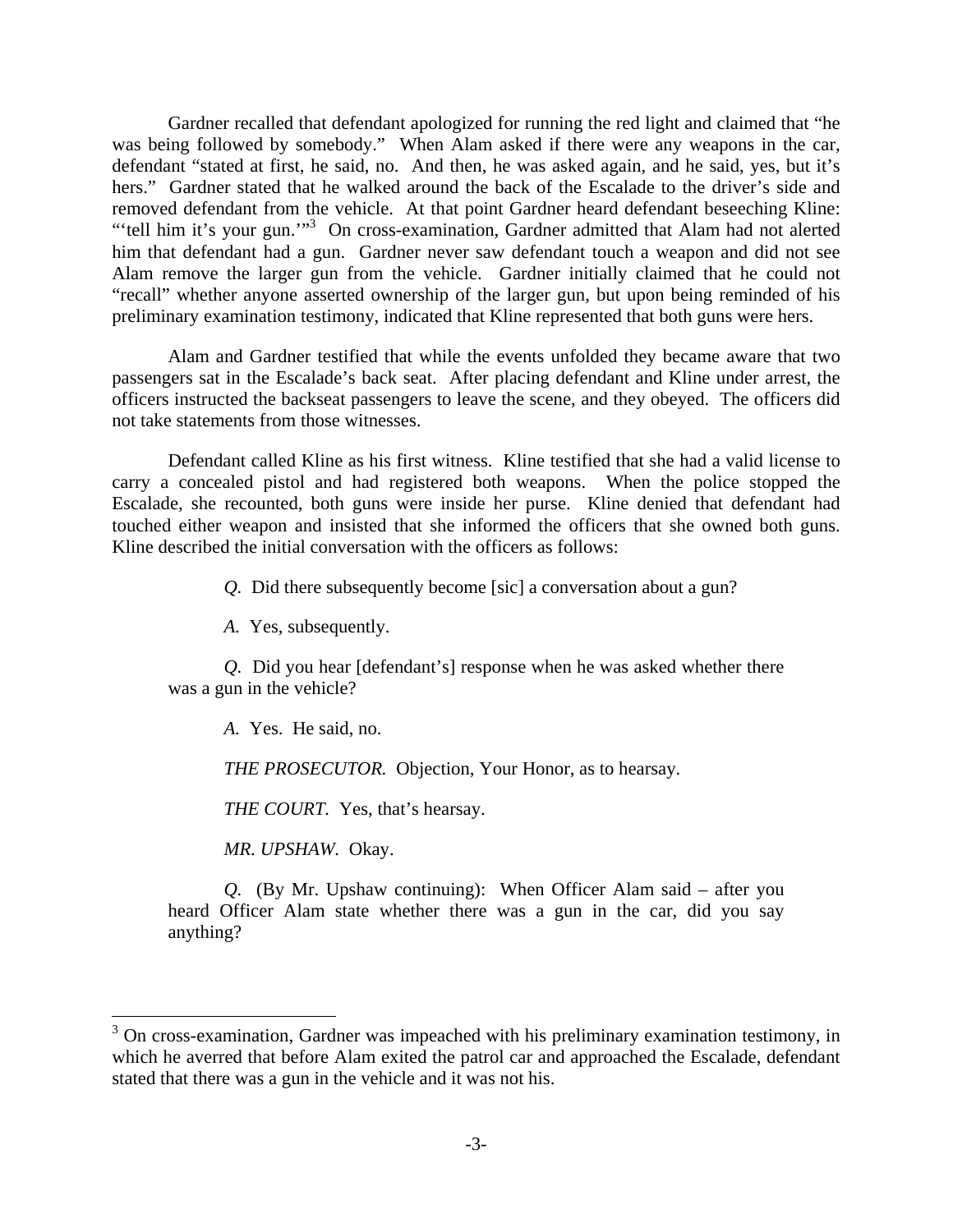*A.* Yes, I held up my purse and said yes. But, simultaneously he said no, because –

*Q.* Okay, you can't say what he said.<sup>[4]</sup>

*A.* Okay.

*Q.* Okay? But, simultaneously you have a conversation, but you told Officer Alam you had a gun in your purse?

*A.* Correct.

 $\overline{a}$ 

 On cross-examination, Kline conceded that since their arrests, she and defendant had "grown closer." Although Kline denied that the two shared a "romantic relationship," she admitted that they had "invented a product together" and were jointly engaged in selling it. Kline denied that anyone had been following them when they left "the club."

 Defendant also called as a witness the police officer in charge of the case. Defense counsel attempted to elicit testimony that although the guns had been processed for fingerprints, none of the prints matched those of defendant. The trial court precluded this testimony based on the prosecutor's objection that the officer was "not a representative from the Michigan State Police," and therefore was not the proper person to present such evidence.<sup>5</sup> Defendant called no additional witnesses.

 The prosecutor's closing argument focused on attacking Kline's credibility. The prosecutor argued that Kline could not have entered "a club" with both weapons, contended that "[t]he little gun is for her and the big gun is for the Defendant," and asserted that Kline "has a bias to testify that both of them are her guns." Defense counsel's closing highlighted that the prosecutor failed to introduce any fingerprint evidence and had neglected to question Kline about how she had entered the club with the guns in her purse. In response to the prosecutor's allegation of bias, counsel argued that whether defendant was "sleeping with her" had nothing to do with the evidence. In rebuttal, the prosecutor argued:

 And then, this whole talk about sexual relationship and who you're not having sex with. It doesn't matter. Bottom line, these two have a relationship.

<sup>&</sup>lt;sup>4</sup> These statements did not qualify as hearsay because they were not offered to prove their truth.

 $<sup>5</sup>$  At the trial's outset, the prosecutor moved to amend her witness list to add the Michigan State</sup> Police detective who had performed a latent print examination. Defense counsel objected, and the trial court sustained his objection. Thus, defense counsel created a situation in which he could not elicit potentially exculpatory evidence. Moreover, Upshaw and the prosecutor stipulated at the trial's outset that the gun had been tested for fingerprints and that defendant's fingerprints were not found on the weapon, yet Upshaw neglected to mention these stipulated facts to the jury.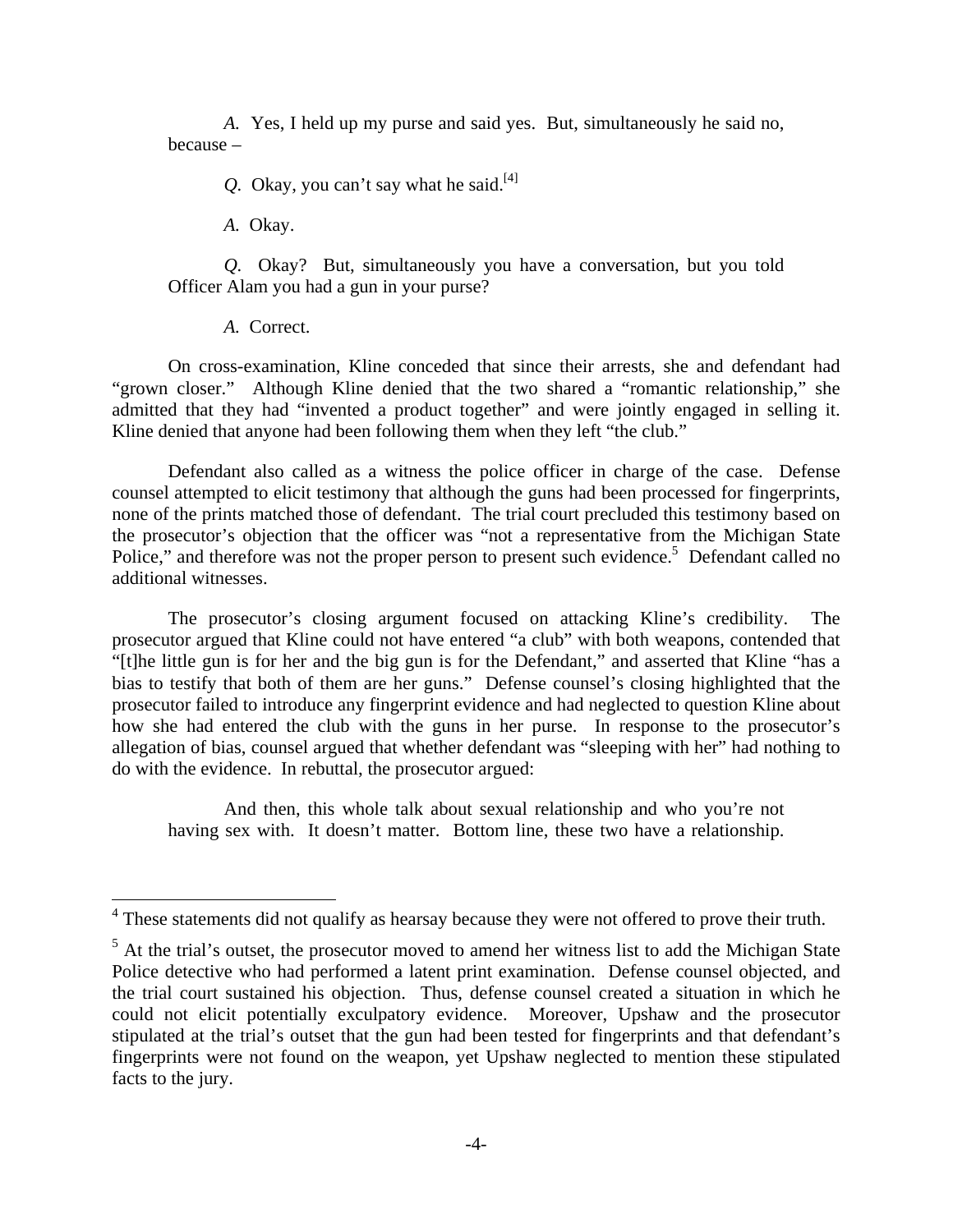She has a bias, she has a motive, it's why she doesn't want him to get in trouble. Oh, yeah, and he's her business partner, too.

 She has nothing to lose to come and say that both of these guns are hers; both the little gun loaded and the bigger gun loaded, ready to go, both of them.

 The jury began deliberating at 4:31 p.m. and was dismissed approximately one hour later. At 11:07 a.m. the next day, the trial court placed on the record that the jury had submitted two written questions. The first recited: "With regard to the second element in the second count [carrying a concealed weapon], does it matter under the law under which Defendant was charged, whether Defendant knew the pistol was in the vehicle only for seconds prior to Officer Alam discovering the large gun in the vehicle?" The parties agreed to respond, "If you find that the Defendant did not knowingly possess the pistol . . . then you cannot find the Defendant guilty. If you find the Defendant did knowingly possess the pistol, then you can find him guilty."

 The second question read: "Does possession mean the gun was on the Defendant's person or does it mean the gun was in the car Defendant was driving?" The answer crafted by the parties provided, "If you find the Defendant possessed the pistol in his hand, you may find him guilty. If you find the Defendant did not possess the gun in his hand, you may find him not guilty."<sup>6</sup> At 1:44 p.m., the trial court placed on the record that the jury had requested Alam's testimony and had been instructed to "use your collective memories to try and recall that." Because the jury continued to deliberate, the court instructed the reporter to replay an audio version of Alam's testimony. The jury reported its verdict at 3:34 p.m., convicting defendant as charged.

## II. THE *GINTHER* HEARING

 Defendant moved for a new trial or a *Ginther* hearing based on trial counsel Randall Upshaw's failure to call two eyewitnesses: the backseat passengers. The trial court agreed to conduct a *Ginther* hearing.

 Mychol Blanks appeared at the *Ginther* hearing pursuant to a subpoena. She testified that she sat behind defendant in the Escalade, and next to Rodney Davis, her date that evening. She recalled that when the passenger window came down, an officer asked Kline whether there were any weapons in the car. Kline stated, "Yes, I have," and no one else responded. Blanks testified that she had no recollection of hearing defendant respond. She recalled that defendant never took his hands from the steering wheel before being told to place his keys on the dashboard and she had expressed surprise when Kline revealed the presence of her weapons. Blanks denied that defendant "move[d] in any way toward Crystal Kline after the police motioned the car over." Blanks affirmed that she "was in a position to see [defendant] at all times."

 $\overline{a}$ 

<sup>&</sup>lt;sup>6</sup> This answer was overly simplistic and slightly inaccurate as a defendant can constructively possess a weapon. However, the instruction required stronger proof from the prosecutor and therefore did not prejudice defendant.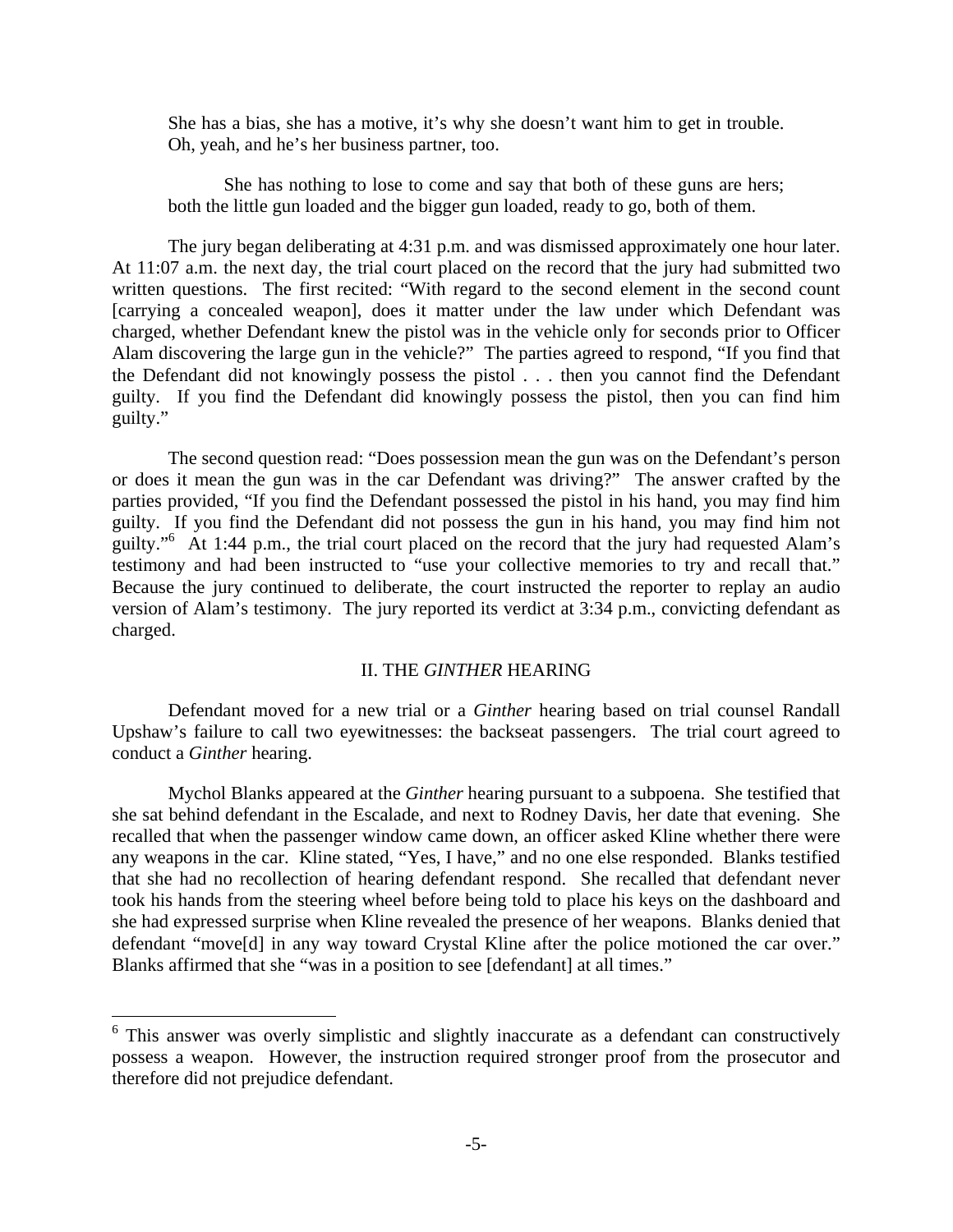Blanks stated that she did not know defendant or Kline well, and had met them only a week or two earlier at a party. She denied having seen either of them in possession of a gun until after the police stopped the car and denied that defendant had begged Kline to "tell them it's your gun." Blanks related that Kline's purse was on her lap rather than the seat near the console.

 Blanks met with Upshaw before the trial and advised him that she had an appointment at 2:30 p.m. on the day scheduled for trial. Blanks recounted that Upshaw indicated, "If you had to leave, leave. He can't make me stay and he could see if I could testify Monday if they don't call me on the stand." She reported to the court that morning at 9:00 a.m. pursuant to Upshaw's subpoena. The subpoena required her to remain in the courthouse until excused by the court. Blanks did not see Upshaw after noon and left the courthouse at 2:30 p.m. She returned the next day (Friday) and was told that the case had concluded.

 Davis's recollection of the traffic stop for the most part mirrored that of Blanks. He recalled that when the officers initiated the stop, defendant stated "we ain't got no weed or nothing in here and I heard Crystal say, yeah, I'm a licensed gun carrier, I've got guns." Davis denied that defendant passed a weapon to Kline, that Kline placed a weapon in her purse, or that defendant asked Kline to tell the officers that the gun belonged to her. Davis claimed that when Kline revealed she had a gun, "it kind of shocked me." At the time of defendant's trial and the *Ginther* hearing, Davis was incarcerated in Ohio. He admitted that he considered himself defendant's "good friend" and asserted that Upshaw never contacted him about the events that evening.

 Upshaw recollected that Blanks arrived at the courthouse on time on the day of trial and then informed him that she had to leave at 2:30 p.m. He did not seek the judge's assistance in scheduling her testimony out-of-order or ordering her to remain available. When Upshaw discovered that Blanks had departed, he neither requested an adjournment nor brought the matter to the court's attention despite that he had successfully moved to reopen the proofs in his abortive effort to introduce evidence concerning the absence of fingerprints on the gun. Nor did Upshaw request an opportunity to reopen the proofs the next day. Upshaw stated that he knew of Davis's incarceration, admitted that he made no effort to contact him or to seek court assistance to secure his presence at trial, and conceded that Davis and Blanks may have had relevant information. He also conceded that he had anticipated Kline's cross-examination regarding her relationship with defendant. Upshaw agreed that his affidavit accurately averred that his failure to call Blanks and Davis was not a trial strategy.

# III. THE TRIAL COURT'S OPINION

 The trial court concluded in a written opinion that defendant was not prejudiced by trial counsel's failure to present Blanks or Davis as trial witnesses, reasoning:

 First, there were minor inconsistencies in the testimony between the various accounts given by Ms. Kline, Ms. Blanks, and Mr. Davis. Additionally, the court noted that during the examination of Mr. Davis who was a lifelong friend of the defendant, it appeared that defendant was feeding answers to Mr. Davis by nodding his head yes or no. Both of these factors lead the court to question the veracity and credibility of . . . Ms. Blanks and Mr. Davis.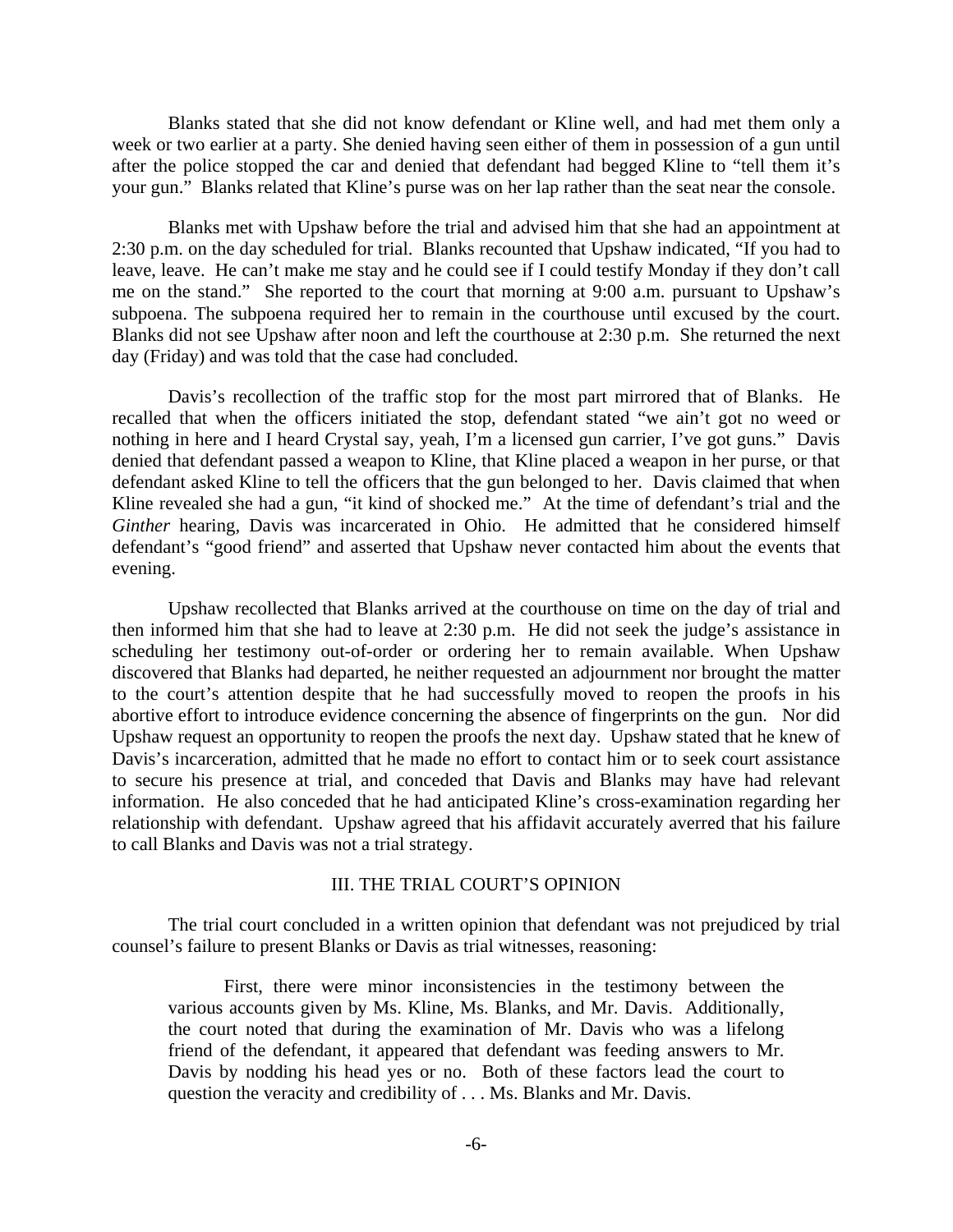\* \* \*

Defendant claims that by offering the corroborating testimony from Ms. Blanks and Mr. Davis, he could have possibly overcome the alleged bias of Ms. Kline. The court is not persuaded by this argument, because as noted above, at least with regards to Mr. Davis, a claim of bias could have also been made. Moreover, on this point, the court finds that the proposed testimony of Ms. Blanks and Mr. Davis would have been cumulative.

The court specifically expressed disbelief that "the testimony from Ms. Blanks or Mr. Davis would have been outcome determinative or that defendant was denied due process, a fair trial, or that its omission undermined the confidence of the verdict." In ruling on defendant's motion for reconsideration, the trial court reiterated that "it wasn't ineffective assistance of counsel on Mr. Upshaw's part that requires a new trial."

## IV. STANDARDS OF REVIEW

 "Whether a defendant received ineffective assistance of counsel presents a mixed question of fact and constitutional law." *People v Armstrong*, 490 Mich 281, 289; 806 NW2d 676 (2011). "A judge must first find the facts, then must decide whether those facts establish a violation of defendant's constitutional right to the effective assistance of counsel." *People v Grant*, 470 Mich 477, 484; 684 NW2d 686 (2004). We review the trial court's factual findings for clear error and consider de novo its constitutional determinations. *Armstrong*, 490 Mich at 289. Regard should be given to the trial court's opportunity to assess the credibility of the witnesses who appeared before it. MCR 2.613(C); *People v Dendel*, 481 Mich 114, 130; 748 NW2d 859 (2008), mod 481 Mich 1201 (2008). "A finding is clearly erroneous when, although there is evidence to support it, [this Court], on the whole record, is left with a definite and firm conviction that a mistake has been made. *Dendel*, 481 Mich at 130 (quotation marks and citation omitted).

## V. ANALYSIS

#### A. EFFECTIVENESS

 "'[I]t has long been recognized that the right to counsel is the right to the effective assistance of counsel.'" *United States v Cronic*, 466 US 648, 654; 104 S Ct 2039; 80 L Ed 2d 657 (1984), quoting *McMann v Richardson*, 397 US 759, 771 n 14; 90 S Ct 1441; 25 L Ed 2d 763 (1970). In *Strickland v Washington*, 466 US 668, 687; 104 S Ct 2052; 80 L Ed 2d 674 (1984), the United States Supreme Court held that a convicted defendant's claim of ineffective assistance of counsel includes two components: "First, the defendant must show that counsel's performance was deficient. . . . Second, the defendant must show that the deficient performance prejudiced the defense." To establish the first component, a defendant must show that counsel's performance fell below "an objective standard of reasonableness" under "prevailing professional norms." *People v Solmonson*, 261 Mich App 657, 663; 683 NW2d 761 (2004). With respect to the prejudice aspect, the defendant must demonstrate a reasonable probability that but for counsel's errors, the result of the proceedings would have differed. *Id*. at 663-664. The defendant must overcome the strong presumptions that his "counsel's conduct falls within the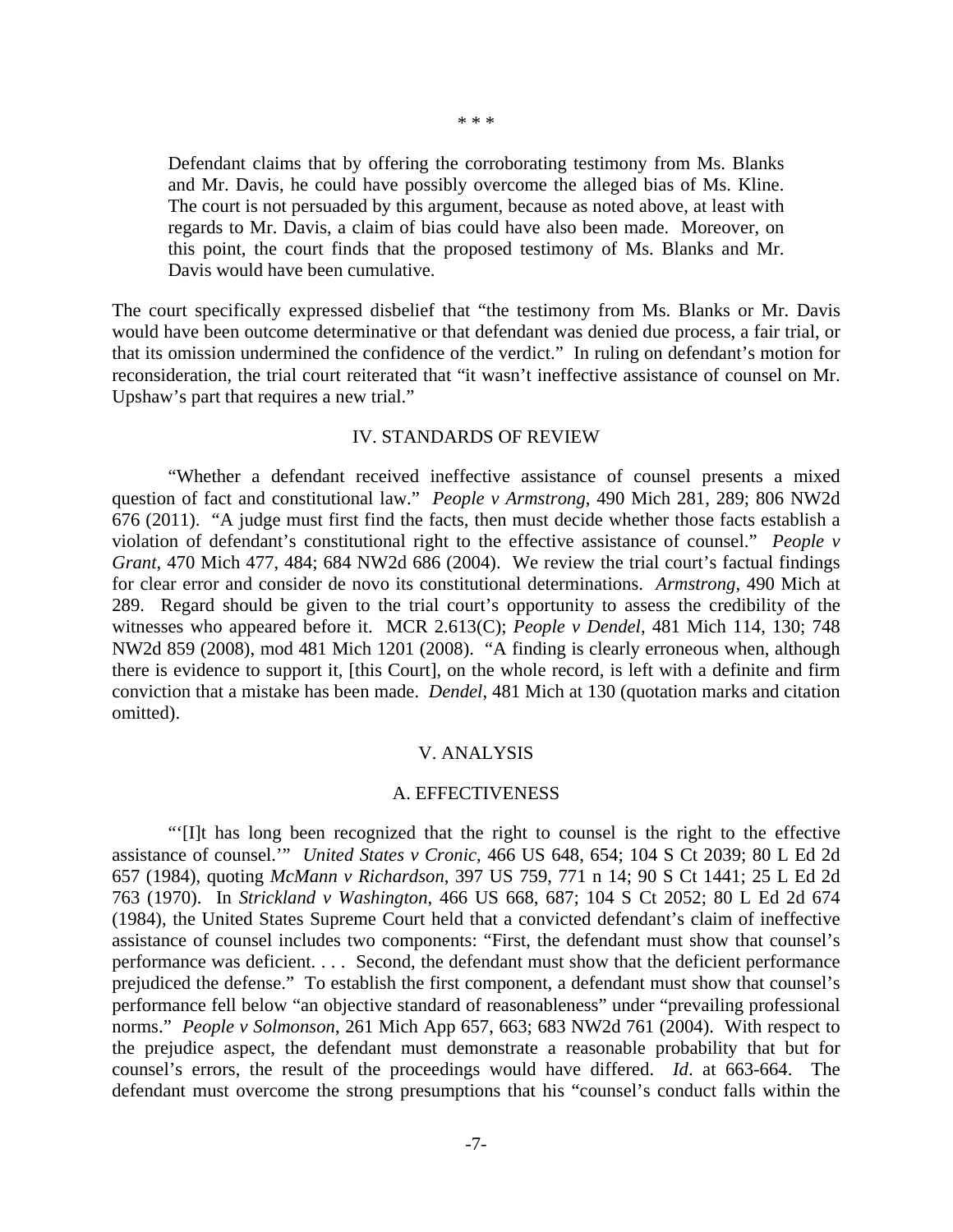wide range of reasonable professional assistance," and that his counsel's actions represented sound trial strategy. *Strickland*, 466 US at 689.

 A defense counsel possesses "wide discretion in matters of trial strategy." *People v Odom*, 276 Mich App 407, 415; 740 NW2d 557 (2007). This Court may not "substitute our judgment for that of counsel on matters of trial strategy, nor will we use the benefit of hindsight when assessing counsel's competence." *People v Payne*, 285 Mich App 181, 190; 774 NW2d 714 (2009) (quotation marks and citation omitted).

"Strategic choices made after thorough investigation of law and facts relevant to plausible options are virtually unchallengeable; and strategic choices made after less than complete investigation are reasonable precisely to the extent that reasonable professional judgments support the limitations on investigation. In other words, counsel has a duty to make reasonable investigations or to make a reasonable decision that makes particular investigations unnecessary." [*Wiggins v Smith*, 539 US 510, 521; 123 S Ct 2527; 156 L Ed 2d 471 (2003), quoting *Strickland*, 466 US at 690-691.]

 Although not directly addressed by the trial court, we conclude that defense counsel's failure to present Blanks' testimony and to investigate Davis fell below an objective standard of reasonableness. Upshaw conceded that his failure to call Blanks was not a matter of trial strategy. He expressed no misgivings about Blanks' credibility and knew or should have known that cross examination would not have elicited biases similar to those of Kline. Upshaw admitted awareness of Blanks' scheduling conflict and of her plan to leave the courthouse at 2:30 p.m. regardless of whether she had been called to testify. Yet Upshaw offered no explanation for neglecting to advocate for taking her testimony out-of-order or the next day, for the issuance of a bench warrant, or for failing to bring Blanks' absence to the court's attention, particularly in light of Blanks' violation of the subpoena. Moreover, Upshaw's questioning informed the jury several times that the backseat passengers had witnessed the entire police encounter.

 An objectively reasonable attorney would not have foregone the testimony of an available witness that directly rebutted Alam's version of events. This is especially true given that defendant's only real hope of an acquittal rested on convincing the jury that Alam's account of the interaction was not completely accurate. As to Davis, "strategic choices made after less than complete investigation" do not merit the same deference as true strategies. *Strickland*, 466 US at 690-691. Upshaw's failure to interview Davis, whom Upshaw knew to be a potentially corroborating witness, cannot be attributed to any strategy.

#### B. PREJUDICE

 The question next presented is whether defendant sustained prejudice due to Upshaw's ineffectiveness. *Strickland*'s second prong focuses on whether the defendant demonstrates "a reasonable probability that, but for counsel's unprofessional errors, the result of the proceeding would have been different." *Id.* at 694. A reasonable probability does not require certainty; nor does it consist of a mere possibility that "a reasonable doubt might have been established if counsel acted differently. Instead, *Strickland* asks whether it is 'reasonably likely' the result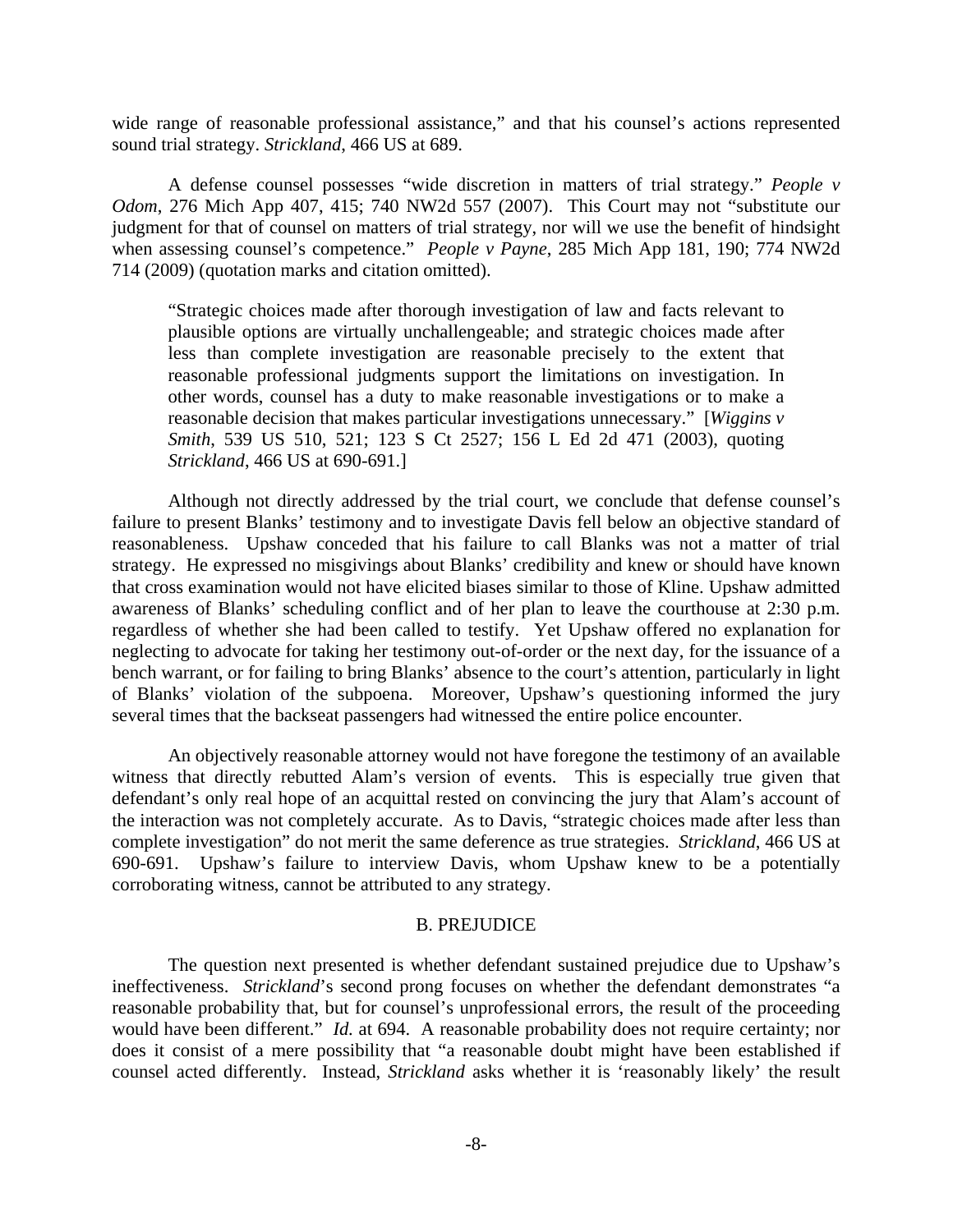would have been different." *Harrington v Richter*, 562 US \_\_; 131 S Ct 770, 791-792; 178 L Ed 2d 624 (2011) (citations omitted).

 Upshaw's failure to present Blanks' testimony prejudiced defendant. By failing to call Blanks as a witness Upshaw permitted the jury to infer that both she and Davis would have testified unfavorably to defendant. Further, Blanks' testimony was not cumulative to that of Kline and a reasonable probability exists that it would have created reasonable doubt as to defendant's guilt.

 Upshaw's trial strategy pitted the veracity of a police officer against that of a woman engaged in a romantic and business relationship with the defendant. Despite that Kline was subject to impeachment based on both bias and motive, the jury struggled to reach a verdict. After a number of hours of deliberation, the jury's first question suggested that at least one juror disbelieved Alam's testimony that defendant had the gun in his lap: "With regard to the second element in the second count, does it matter under the law under which Defendant was charged, whether Defendant knew the pistol was in the vehicle only for seconds prior to Officer Alam discovering the large gun in the vehicle?" The second further supports that at least one juror harbored doubt that defendant had held a gun in his lap, as Alam claimed.<sup>7</sup>

 Blanks' testimony likely would have been outcome determinative. Unlike Kline, Blanks had no motive to lie for defendant, and knew him only briefly before the encounter with the police. Her testimony directly refuted that of Alam on the key issue of defendant's possession of a weapon at the time of the stop. Moreover, Blanks was an eyewitness in a position to see and hear the events unfolding at close range – much closer than Alam.

 In rejecting defendant's ineffective assistance claim, the trial court labeled Blanks' testimony as "cumulative" and pointed out that "there were minor inconsistencies in the testimony between the various accounts given by Ms. Kline, Ms. Blanks, and Mr. Davis." We first address whether Blanks' testimony in fact qualified as "cumulative." Although Blanks would have *corroborated* some of Kline's testimony, it was not "cumulative." "Evidence is cumulative when it 'supports a fact established by existing evidence.'" *Stewart v Wolfenbarger*, 468 F3d 338, 358 (CA 6, 2006), quoting *Washington v Smith*, 219 F3d 620, 634 (CA 7, 2000), quoting Black's Law Dictionary  $(7<sup>th</sup>$  ed), p 577. "Evidence that provides corroborating support to one side's sole witness on a central and hotly contested factual issue cannot reasonably be described as cumulative." *Mosley v Atchison*, 689 F3d 838, 848 (CA 7, 2012).

 Defendant's actions at the time of the stop were far from established by Kline's testimony – they remained in vigorous dispute. Blanks' testimony would have measurably strengthened Kline's version of events. This was, after all, a "swearing match" in which defendant's sole eyewitness was discredited. Although there was some overlap in their recitations of the events, Kline's credibility was heavily tarnished during her cross-examination. Blanks' version of the events would have bolstered rather than merely restated Kline's, adding "a great deal of

1

<sup>&</sup>lt;sup>7</sup> "Does possession mean the gun was on the Defendant's person or does it mean the gun was in the car Defendant was driving?"